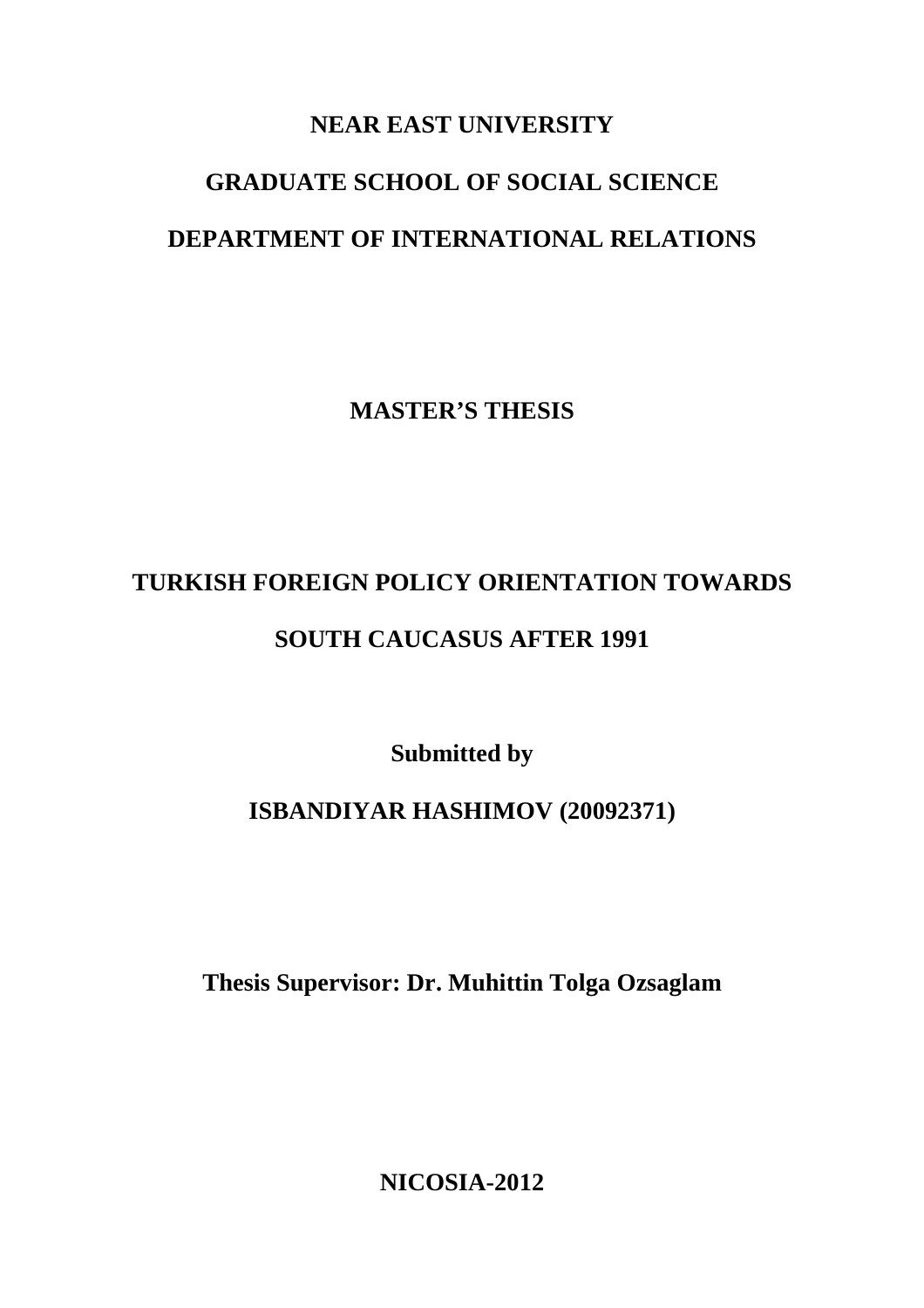# **NEAR EAST UNIVERSITY GRADUATE SCHOOL OF SOCIAL SCIENCE DEPARTMENT OF INTERNATIONAL RELATIONS MASTER'S THESIS**

# "TURKISH FOREIGN POLICY ORIENTATION TOWARDS SOUTH CAUCASUS AFTER 1991" Prepared by: ISBANDIYAR HASHIMOV

# **We certify that the thesis is satisfactory for the award of the Degree of Master of INTERNATIONAL RELATIONS**

**Examining Committee in Charge** 

Dr. Muhittin Tolga Ozsaglam Department of International Relations Near East University

Asst.Prof. Dr. Ali Dayioglu Department of International Relations Near East University

Assoc.Prof. Dr. Erol Kaymak Department of International Relations **Eastern Mediterranean University** 

> **Approval of the Graduate School of Social Sciences Prof. Dr. Aykut Polatoglu Director**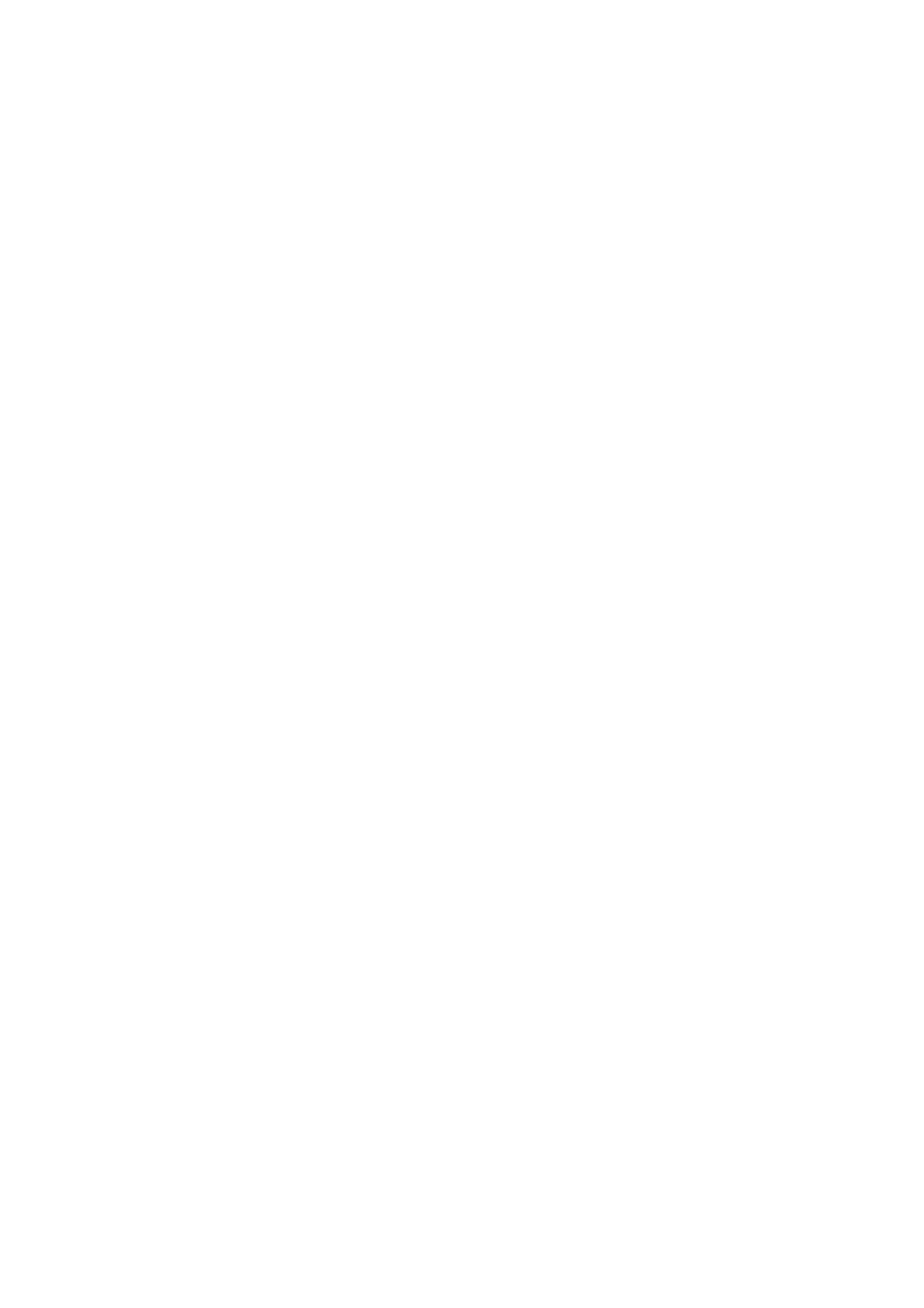#### **ABSTRACT**

#### **TURKISH FOREIGN POLICY ORIENTATION TOWARDS SOUTH CAUCASUS AFTER 1991**

#### Prepared by **Isbandiyar Hashimov**

#### **May, 2012**

The main issues in this Master Thesis will be about the role of Turkey on the formation of regional relations on the South Caucasus. In my paper, I am going to discuss ethnic conflicts in the South Caucasus and the role of Turkey in the peace process and also energy policy of Turkey and energy projects in the South Caucasus and Caspian Basin. Turkey has contributed to peace and stability in the South Caucasian region and promoted the South Caucasian countries' political, economic and social reformations, establishment of market economy in the region. Turkey also supports the purposes of these countries for cooperation with the EU and NATO. In this respect, Turkish foreign policy towards South Caucasus have always been to provide regional security, prosperity, friendly, good neighborly relations and its main objective is to create mutual dependence between regional states.

Because of its close historical and cultural relations with the South Caucasus countries, establishing and maintaining friendly and mutually beneficial relations in this region and stable and developed South Caucasus region has become one of Turkey's foreign policy goals. Turkey always wants to maintain regional stability and supports the strengthening of these nations' independence, sovereignty, and territorial integrity. Because, any instability in the South Caucasian region can easily spill over into Turkish territory and not only disturb South Caucasian states but also Turkey and other international actors. Therefore, Turkey tries to play the role of a mediator in the regional conflicts and contributes to the peace and stability.

Energy is also one of the important factors of Turkish foreign policy towards this region. Uninterrupted transport of Caspian oil and gas through Baku-Tblisi-Ceyhan (BTC) and Baku-Tbilisi-Erzurum (BTE) pipelines also depend on stability in the South Caucasian region. In this context, one of the main objectives of Turkey in the South Caucasian region is to ensure the continuous flow oil and gas into west markets.

**Keywords:** Turkey, South Caucasus, energy policy, ethnic conflicts, geopolitics, CSCP.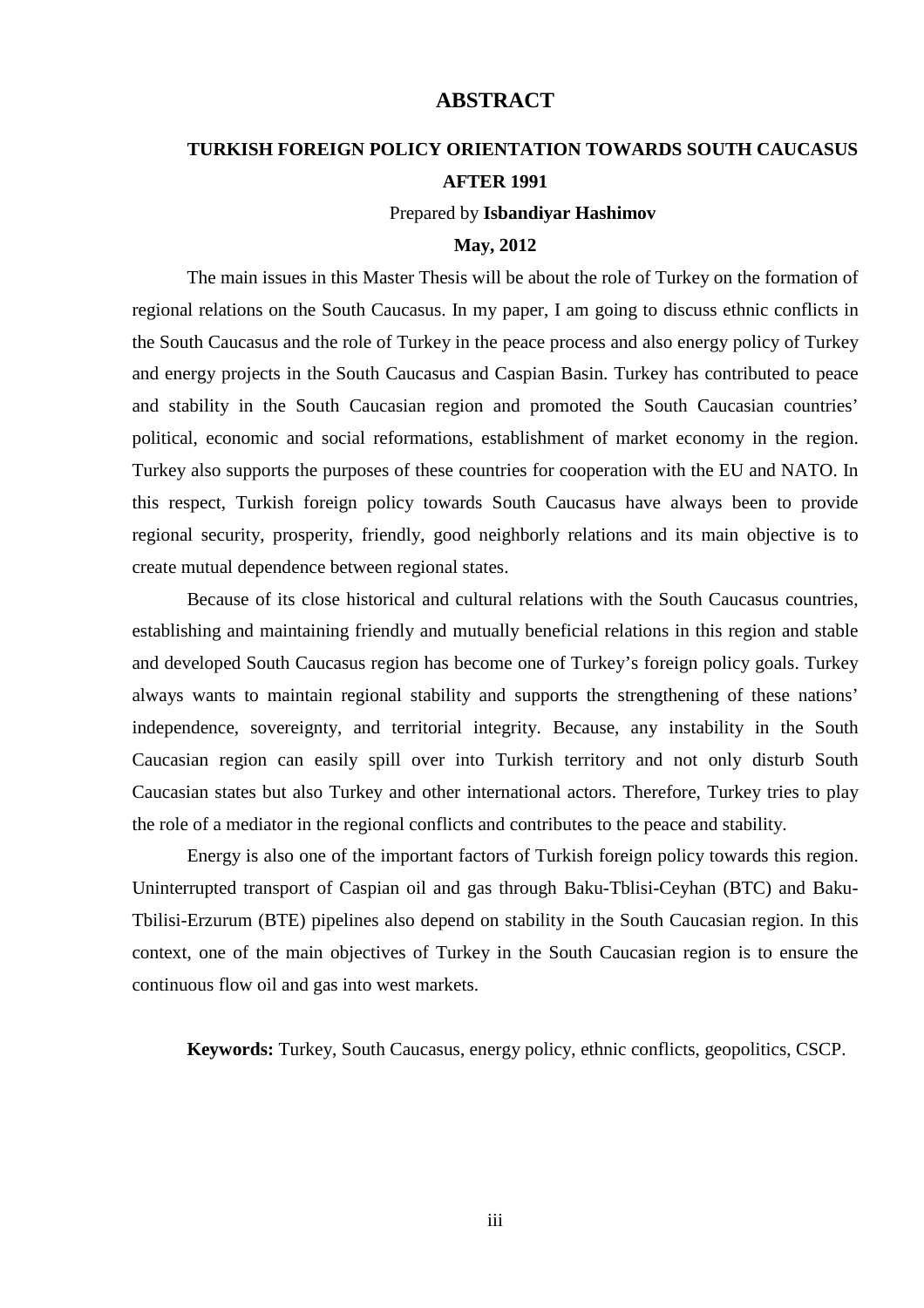#### **ACKNOWLEDGMENTS**

First of all, I want to thank the Chairmen of Department of International Relations of Near East University for giving me permission to commence this thesis in the first instance. I would like to express my deepest gratitude to my supervisor **Mr. Muhittin Tolga Ozsaglam** his guidance, advice, criticism, encouragements throughout the thesis. I would also like to thank the members of my jury who kindly agreed to participate in my jury and shared their valuable comments on my thesis. I have to acknowledge my debt to **Mr. Ali Dayioglu** and **Mr. Kenan Allahverdiyev** for the academic inspiration that they provided during the research period. They courses and academic tutorials have always been very enlightening for me. I also want to express my special gratitude to Board of Caucasus Research Resource Center, Institute for Central Asian and Caucasian Studies and the Institute of Strategic Studies of the Caucasus (ISSC) for providing me resources during my research.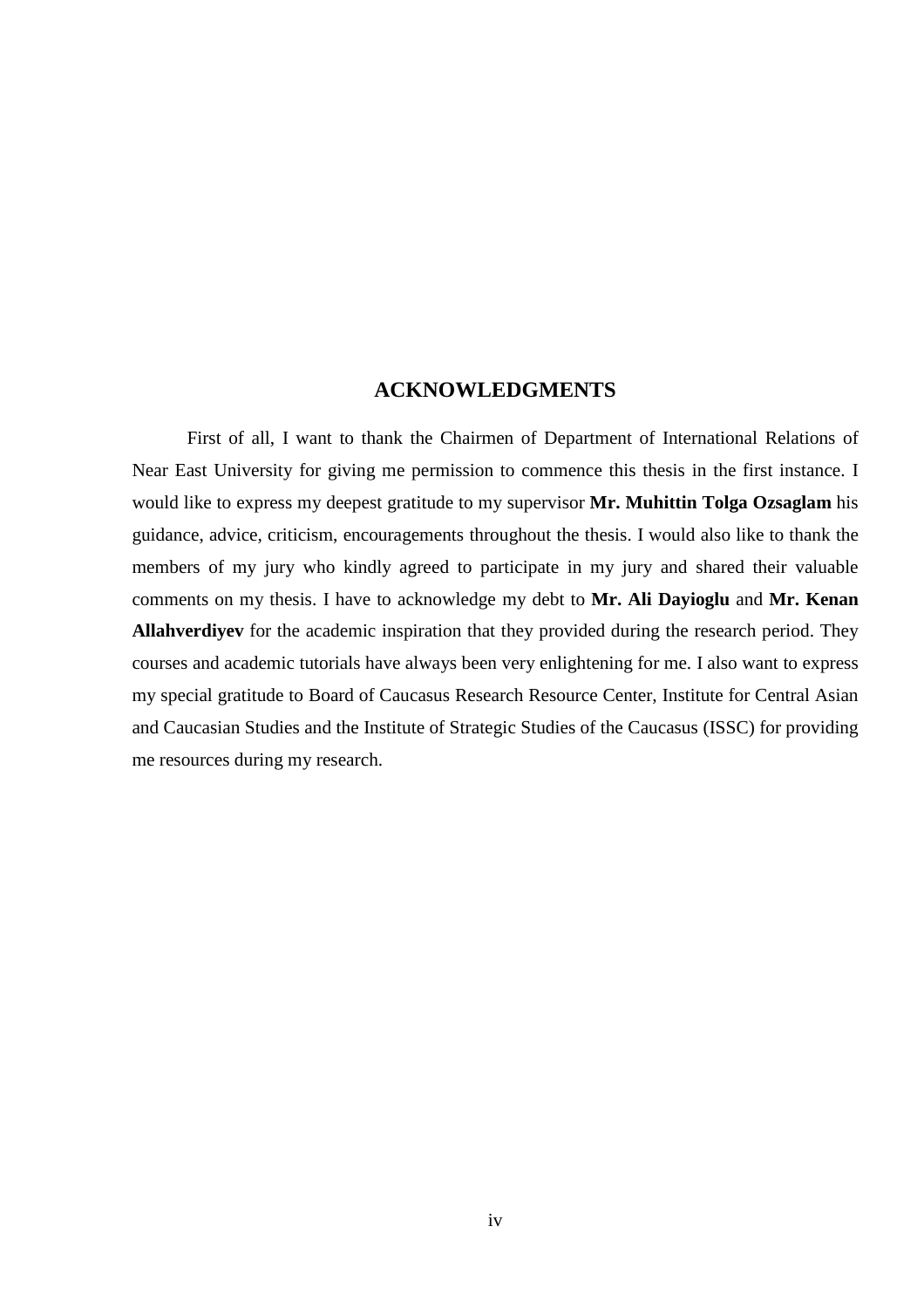## **TABLE OF CONTENTS**

#### **Page No**

| 1. GENERAL FRAMEWORK OF TURKISH FOREIGN POLICY AND BILATERAL                                 |  |
|----------------------------------------------------------------------------------------------|--|
| <b>REALTIONS WITH SOUTH CAUCASUS COUNTRIES</b>                                               |  |
|                                                                                              |  |
|                                                                                              |  |
|                                                                                              |  |
|                                                                                              |  |
|                                                                                              |  |
| 2. ENERGY POLICY OF TURKEY IN THE SOUTH CAUCASUS REGION AND THE                              |  |
| <b>CASPIAN BASIN</b>                                                                         |  |
| 2.1. The Effects of Caspian Pipeline Issue on the Stability of the South Caucasus43          |  |
|                                                                                              |  |
| 2.3. The Perspective of Turkey on Regional Pipeline Policy in the South Caucasus and Caspian |  |
|                                                                                              |  |
|                                                                                              |  |
|                                                                                              |  |
|                                                                                              |  |
| 3. THE PERSPECTIVE OF TURKEY ON REGIONAL SECURITY AND STABILITY IN                           |  |
| THE SOUTH CAUCASUS REGION                                                                    |  |
|                                                                                              |  |
| 3.2. The Perspective of Turkey on Ethnic Conflicts in the South Caucasus80                   |  |
|                                                                                              |  |
|                                                                                              |  |
| 3.3. The Importance of the Russian-Turkey Cooperation for Security in the South Caucasus98   |  |
|                                                                                              |  |
|                                                                                              |  |
|                                                                                              |  |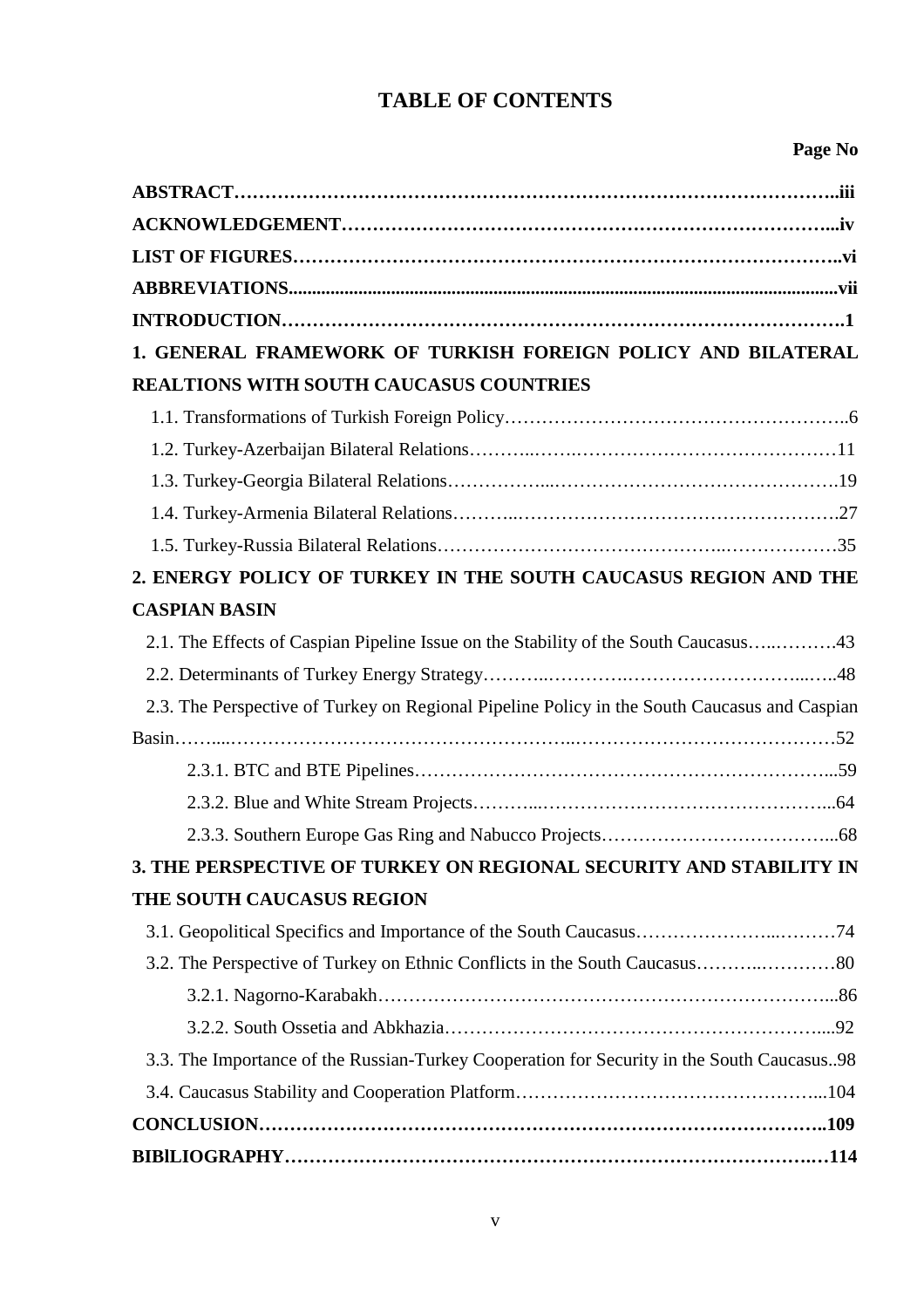## **LIST OF FIGURES**

#### **Page No**

| <b>Figure 1:</b> | Botas Projects: Turkey as East-West Energy Corridor, |  |
|------------------|------------------------------------------------------|--|
|                  |                                                      |  |
| <b>Figure 2:</b> |                                                      |  |
| <b>Figure 3:</b> |                                                      |  |
| <b>Figure 4:</b> |                                                      |  |
| <b>Figure 5:</b> |                                                      |  |
| <b>Figure 6:</b> |                                                      |  |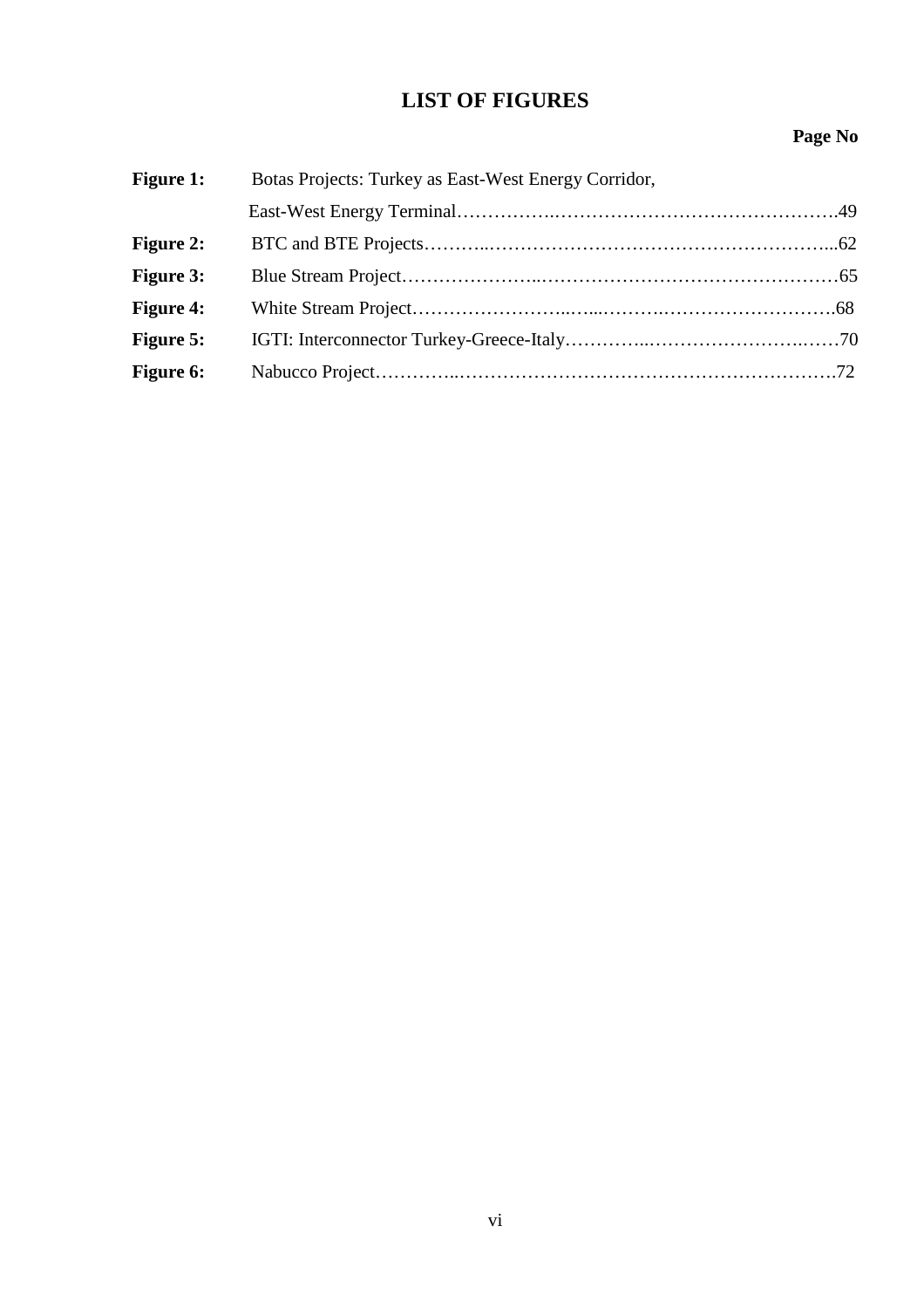#### **ABBREVIATIONS**

**AIOC:** Azerbaijan International Operation Company **Bcm:** Billion cubic meters **BTC:** Baku-Tbilisi-Ceyhan **BTE**: Baku-Tbilisi-Erzurum **BTK:** Baku- Tbilisi-Kars **BSEC:** Black Sea Economic Cooperation **BP**: British Petroleum **BOTAS**: Petroleum Pipeline Corporation **CEIR:** Ceyhan Energy Industry Region **CIS:** Commonwealth of Independent States **CSCP:** Caucasus Stability and Cooperation Platform **CSTO:** Collective Security Treaty Organization **EAPC**: Euro Atlantic Partnership for Cooperation **ENP:** European Neighborhood Policy **EU:** European Union **EUMM:** European Union Monitoring Mission **FDI:** Foreign Direct Investment **FTA:** Foreign Trade Agreement **GUEU:** Georgia-Ukraine-European Union Pipeline **INOGATE:** Interstate Oil and Gas Pipelines Transport to Europe **IEA:** International Energy Agency **LNG:** Liquefied Natural Gas **MENR:** Ministry of Energy and Natural Resources **MoU:** Memorandum of Understanding **NATO**: North Atlantic Treaty Organization **OECD:** Organization for Economic Cooperation and Development **OPEC:** Organization of Petroleum Exporting Cooperation **OSCE:** Organization for Security and Cooperation in Europe PKK: Kurdistan Worker's Party **PFP:** Partnership for Peace **SOCAR:** State Oil Company of Azerbaijan Republic **SCP**: South Caucasus Pipeline **TAV:** Tefe Afken Ventures